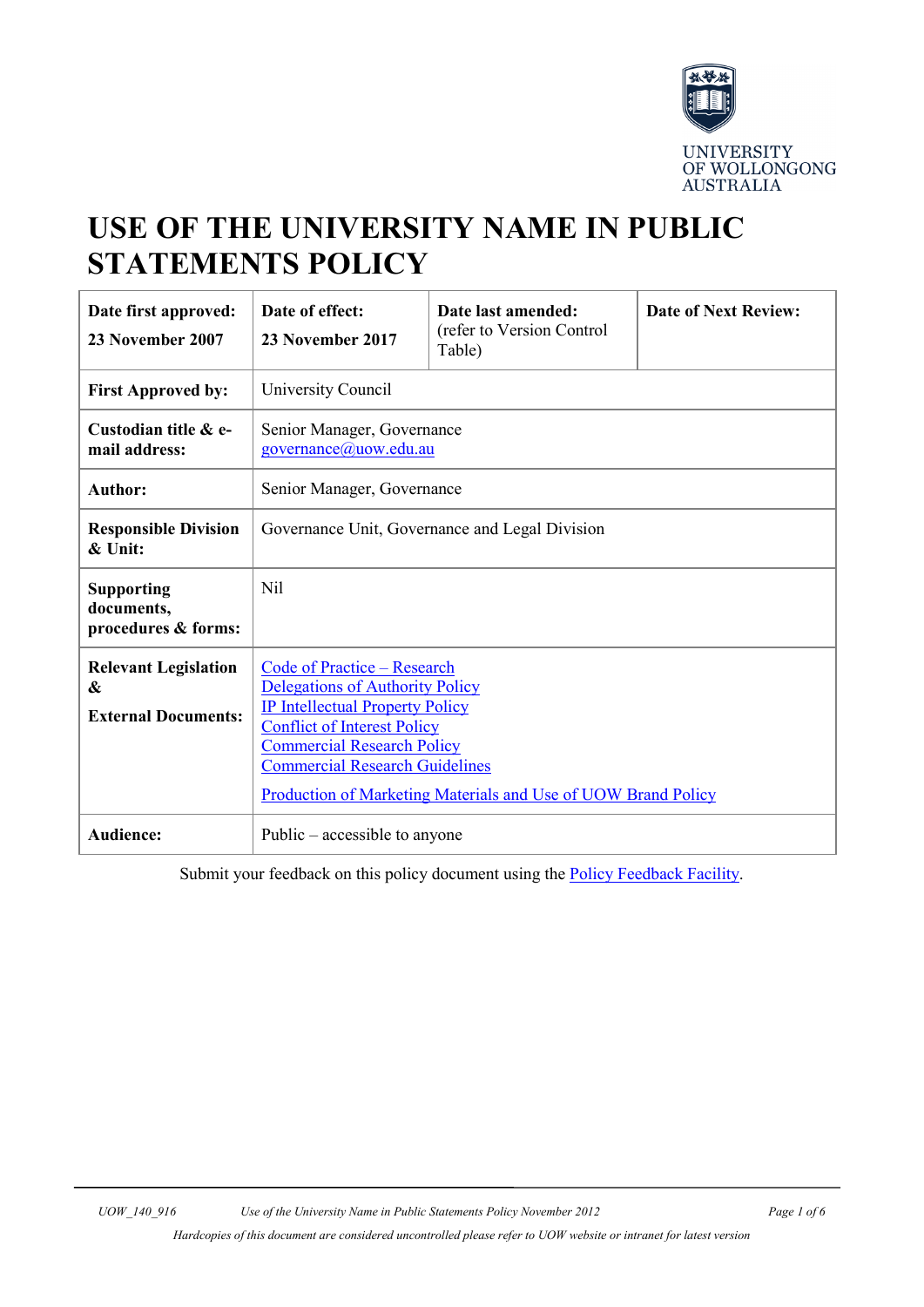

## **Contents**

| 2               |  |
|-----------------|--|
| $\mathfrak{Z}$  |  |
| $\overline{4}$  |  |
| 5 <sup>5</sup>  |  |
| 6               |  |
| $7\overline{ }$ |  |
| 8               |  |
| 9               |  |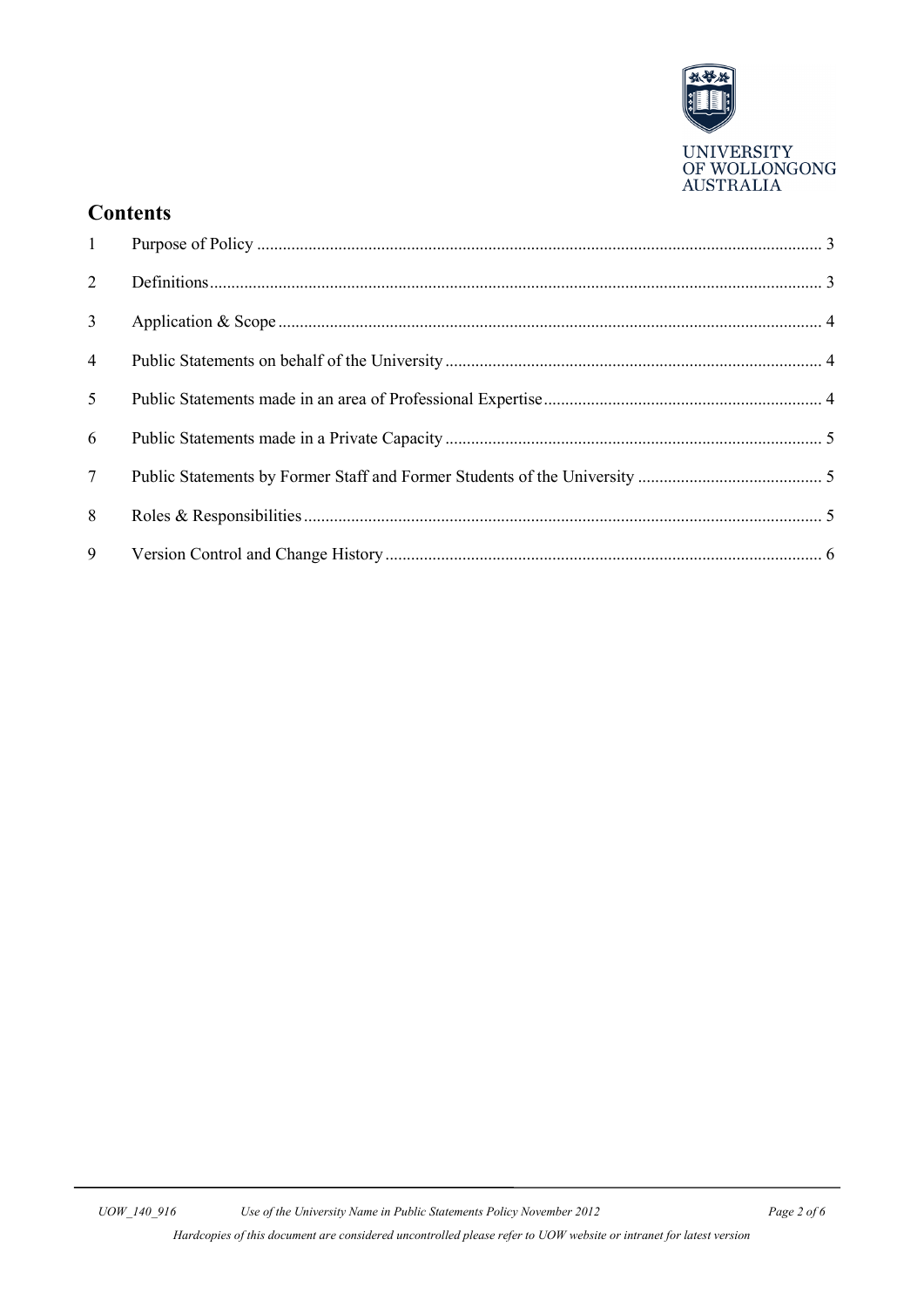

# <span id="page-2-0"></span>**1 Purpose of Policy**

1. Members of the University Community are encouraged to participate in public debate on issues of professional and public concern. This policy stipulates how the University of Wollongong's name should be used in relation to public statements made by members of the University Community.

# <span id="page-2-1"></span>**2 Definitions**

| <b>Word/Term</b>              | <b>Definition</b>                                                                                                                                                                                                                                                                                                                                                                                                                                                                                                                                                |  |
|-------------------------------|------------------------------------------------------------------------------------------------------------------------------------------------------------------------------------------------------------------------------------------------------------------------------------------------------------------------------------------------------------------------------------------------------------------------------------------------------------------------------------------------------------------------------------------------------------------|--|
| University Honorary<br>Awards | These are the lifetime awards of Emeritus Professor, Honorary Doctor and<br>University Fellow, as conferred by the University Council.                                                                                                                                                                                                                                                                                                                                                                                                                           |  |
| <b>Public Statements</b>      | Include official speaking engagements (eg conferences, public forums); comments<br>on radio and television; expressions of opinion in letters to newspapers or in books,<br>journals or the Internet where it might be expected that the publication or<br>circulation of the comment will spread to the wider community.                                                                                                                                                                                                                                        |  |
| Professional<br>Expertise     | These are the areas within the scope of an individual's academic and professional<br>expertise. The professional or expert capacity of an individual may include the<br>possession of appropriate academic and/or professional qualifications; the<br>publication of research and academic endeavours in that area; the recognition of<br>teaching expertise in the area; membership of relevant professional bodies;<br>invitations to speak at relevant conferences; and distinctive contributions to the<br>formulation of relevant public and social policy. |  |
| Staff                         | Means all persons appointed to the academic or general staff of UOW, whether they<br>hold full-time, part-time, casual, limited-term honorary or conjoint appointments.                                                                                                                                                                                                                                                                                                                                                                                          |  |
| Student                       | Means a person:<br>(i) who has been accepted for admission to or enrolled in any course or program<br>offered at, or in conjunction with, the University of Wollongong; or<br>(ii) whose body of work, completed while so enrolled (e.g. a research thesis), is still<br>under examination.                                                                                                                                                                                                                                                                      |  |
| University<br>Community       | Students, staff and other individuals or groups that have a current association with<br>the University, eg Council members and recipients of University honorary awards.                                                                                                                                                                                                                                                                                                                                                                                         |  |
| University Name               | This includes the University's name and all abbreviations and derivations and brand<br>marks (logos) of that name.                                                                                                                                                                                                                                                                                                                                                                                                                                               |  |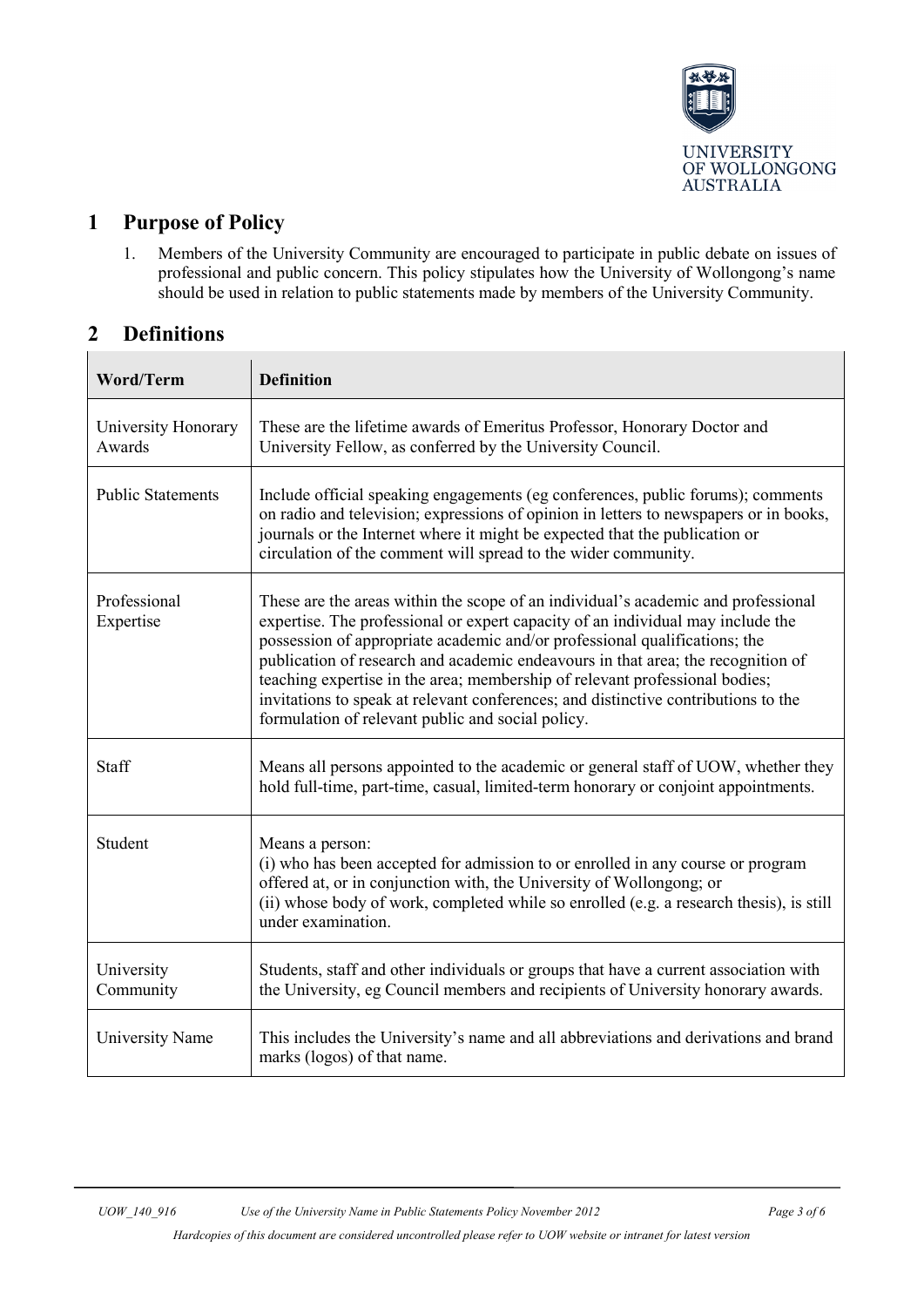

#### <span id="page-3-0"></span>**3 Application & Scope**

- 2. This policy applies to:
- 3. academic and non-academic Staff of the University of Wollongong,
- 4. students of the University of Wollongong, and
- 5. other members of the University Community.

#### <span id="page-3-1"></span>**4 Public Statements on behalf of the University**

6. Views which are attributed to the University as a whole can only be made by the Chancellor, the Vice-Chancellor, members of the Senior Executive, or other approved officers of the University as specified in the Delegations of Authority Policy and/or in resolutions of Council. Where general staff are directed to make public statements in their area of professional expertise they should use their position title, as appropriate.

#### <span id="page-3-2"></span>**5 Public Statements made in an area of Professional Expertise**

- 7. From time to time, members of the University Community may choose or may be requested to make public statements in their professional or expert capacity on matters of public interest. As part of the University's wider commitment to the dissemination of knowledge and participation in public discourse, members of the University Community are encouraged to participate in public debate on issues of professional and public concern.
- 8. The views of concerned and informed individuals are an essential contribution to public debate. However, there is a diversity of opinions on most issues and it should not be assumed that individually held opinions are shared by all members of the University Community. Careful consideration should be given, therefore, to avoid the use of the University affiliation in public debate in a manner which implies that collegiate agreement with a particular view has been established where it has not.
- 9. For example, a staff member wishing to publish an article or a letter in a newspaper may use their title and the University's name but it is their responsibility to make clear that the views expressed are their own and not necessarily those of the University.
- 10. When making public statements in an area of academic expertise, staff should use their academic title (ie professor, associate professor, doctor etc) and not their University appointment (ie dean, associate dean, head of school etc).
- 11. Individual members of the University Community wishing to participate in matters of professional or public debate on behalf of a group of colleagues should have previously been granted approval to do so after collegiate agreement on those views has been reached by a clearly established and mutually agreed process. When these views are presented by a member of the University, care should be taken to attribute them to the particular group which that member represents.
- 12. For example, a staff member who publishes an article or a letter in a newspaper on behalf of a group of colleagues may use the University's name but it is their responsibility to issue an appropriate statement that the views expressed are those of the particular group and not necessarily those of the University. As resolved by the University Council (2002/86), student journals and newspapers must contain a disclaimer. The following wording should be used:

Responsibility for [insert name of organisation/group] electronic and non-electronic publications is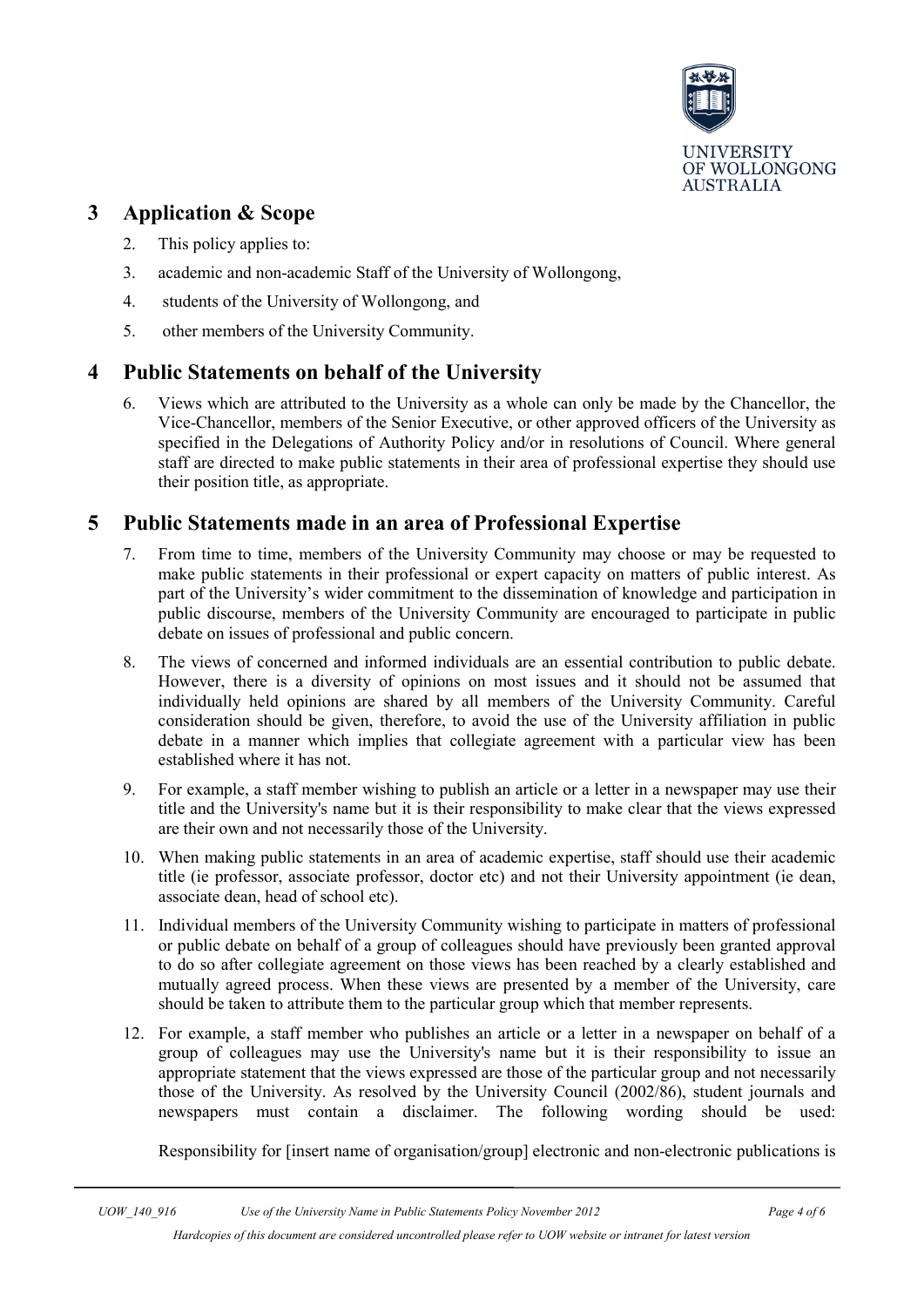

taken by [insert name of organisation/group]. The University of Wollongong accepts no responsibility for this publication.

- 13. Where research or partial research results are being published, researchers should ensure they follow the relevant policies/guidelines before using the University's name in such publication. These policies and guidelines include:
- 14. the Commercial Research Policy;
- 15. Commercial Research Guidelines;
- 16. IP Intellectual Property Policy; and
- 17. Code of Practice Research.

#### <span id="page-4-0"></span>**6 Public Statements made in a Private Capacity**

18. Public statements made as a private citizen, rather than in a professional or expert capacity should not make use of the University Name, its address (physical or electronic) or letterhead, or refer to the title of a person's University appointment or association.

#### <span id="page-4-1"></span>**7 Public Statements by Former Staff and Former Students of the University**

19. Former Staff members and former Students are not permitted to make public comment under the name of the University of Wollongong.

#### <span id="page-4-2"></span>**8 Roles & Responsibilities**

- 20. Advice and assistance on the appropriateness of using the University's name in relation to public statements made by members of the University Community can be obtained from the following officers:
- 21. For media enquiries: the Media Manager
- 22. For commercial research matters:
- 23. Commercial Research Manager
- 24. Commercialisation Manager
- 25. Where doubt still exists about the appropriateness of using the University's name in relation to public statements made by members of the University Community, the matter should be discussed with the Vice-Chancellor or the appropriate member of the Senior Executive.